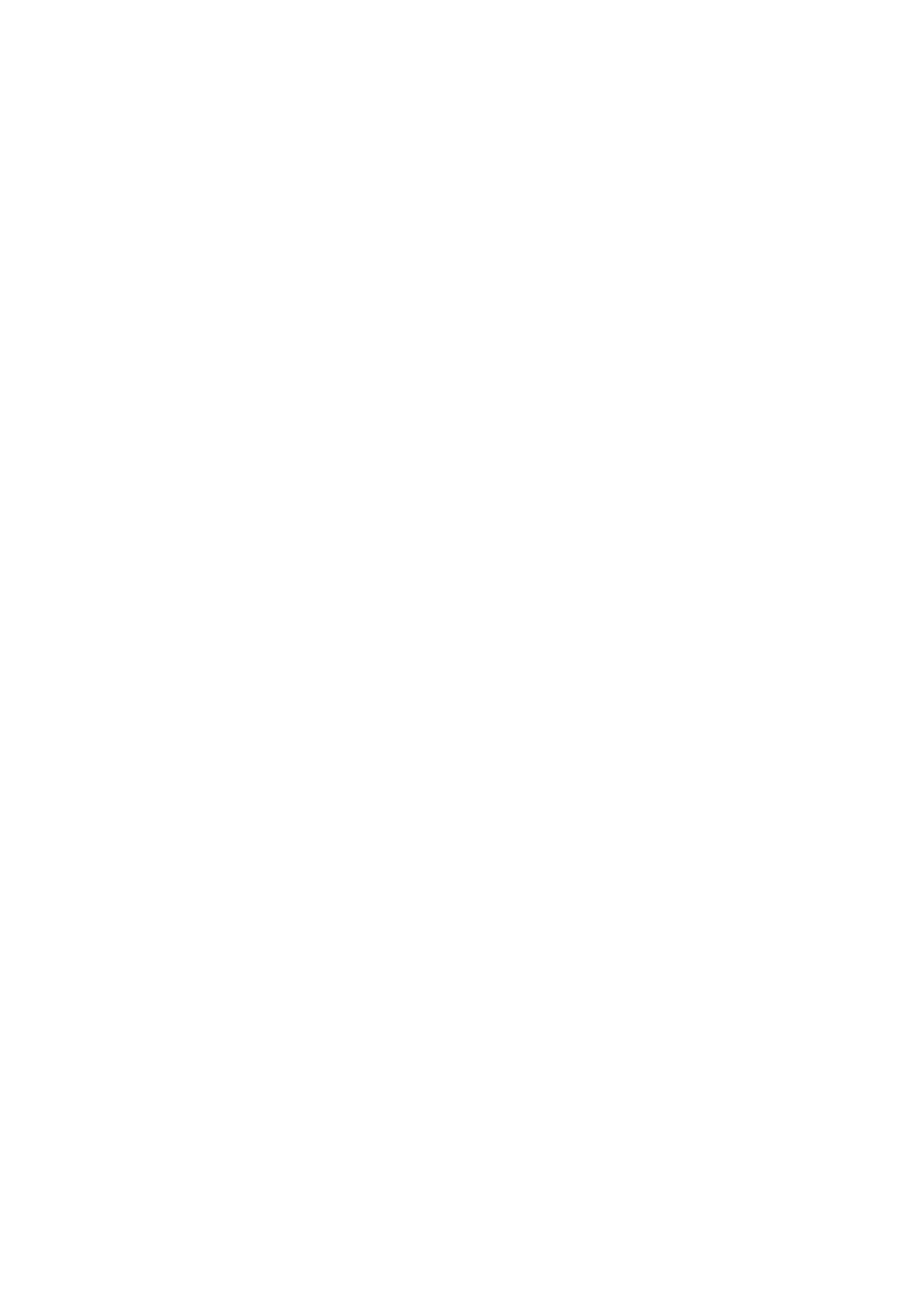<span id="page-2-0"></span>**Amendments to the Bill since the previous version are indicated by sidelining in the right margin. Wherever possible, provisions that were in the Bill as introduced retain the original numbering.**

## Seat Belts on School Transport (Scotland) Bill [AS AMENDED AT STAGE 2]

An Act of the Scottish Parliament to require that motor vehicles provided for the dedicated transport of pupils are fitted with seat belts.

### **1 Duty to ensure seat belts fitted on dedicated school transport services**

A school authority must ensure that each motor vehicle which the authority provides or *5* arranges to be provided for a dedicated school transport service has a seat belt fitted to each passenger seat.

## **2 Meaning of "dedicated school transport service"**

- (1) For the purpose of this Act, each of the following is a "dedicated school transport service"—
- *10* (a) a home-to-school transport service,
	- (b) a school trip transport service.
	- (2) A "home-to-school transport service" is a transport service provided for the sole purpose of carrying pupils, for the whole or part of the journey, either or both—
- (a) from the pupils' homes to any educational establishment where school education *15* is provided for the pupils by a school authority,
	- (b) from any such establishment to the pupils' homes.
- (3) A "school trip transport service" is a transport service, other than a home-to-school transport service, provided for the sole purpose of carrying pupils for whom school education is provided by a school authority, for the whole or part of the journey, to or *20* from a place where the pupils receive education or training (including to or from an educational establishment).

### **3 Meaning of other key terms**

 $(1)$  In this Act—

"motor vehicle" has the meaning given by section 185 of the Road Traffic Act *25* 1988,

"passenger seat" means any seat in a motor vehicle other than the driver's seat,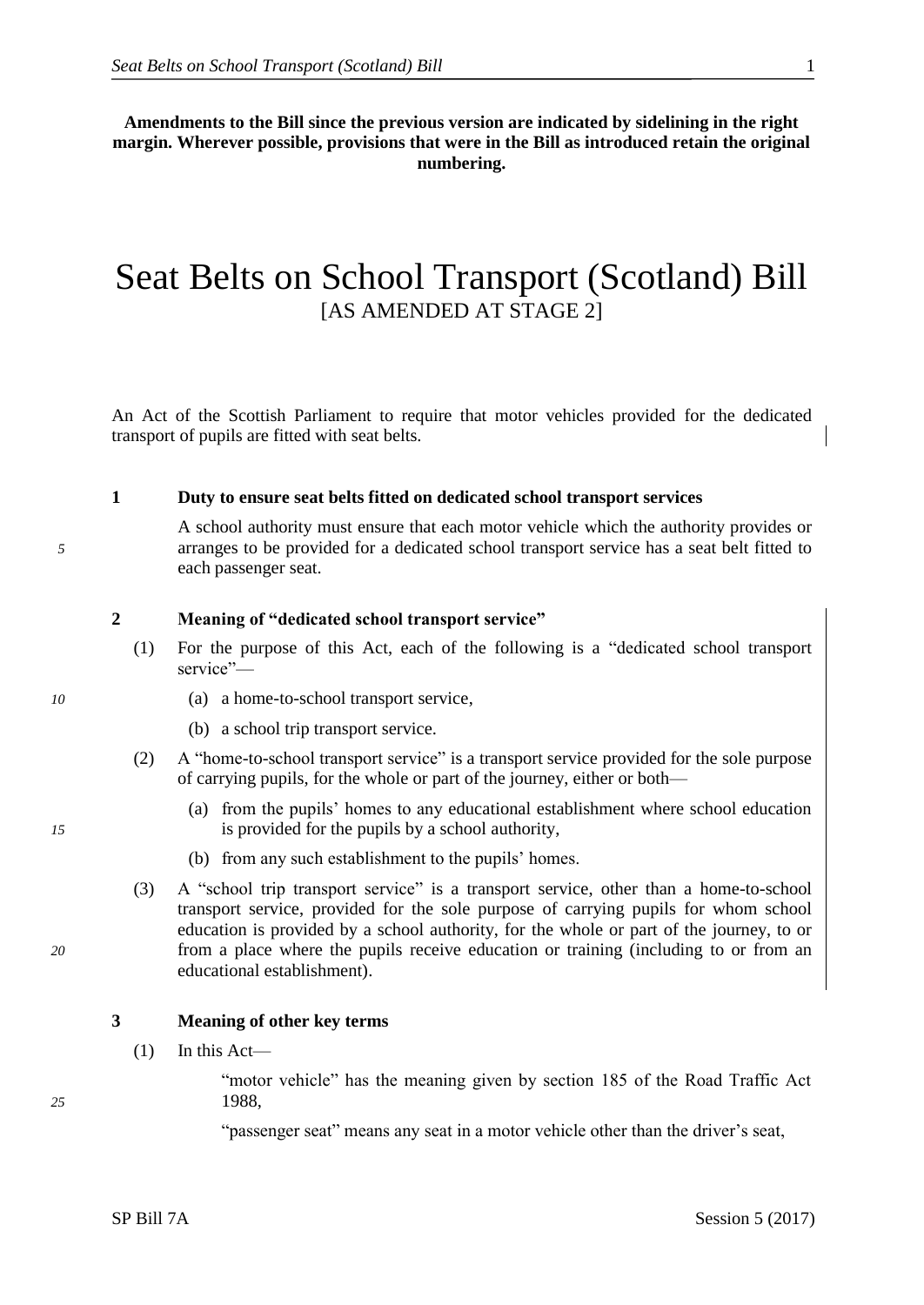|  | "school authority" means- |  |
|--|---------------------------|--|
|--|---------------------------|--|

- (a) an education authority,
- (b) the managers of a grant-aided school,
- (c) the proprietor of an independent school,

*5* "seat belt" means a belt of any kind which complies with the requirements of regulations made under section 40 of the Road Traffic Act 1972 and section 41 of the Road Traffic Act 1988 governing the construction, equipment and maintenance of motor vehicles.

- (2) Each of the following terms in this Act has the meaning given by section 135 of the *10* Education (Scotland) Act 1980—
	- "education authority",

"educational establishment",

"grant-aided school",

"independent school",

*15* "managers",

"proprietor",

"pupil",

"school education".

**4 Annual compliance statement**

- *20* (1) A school authority must prepare a compliance statement in respect of each successive period of 1 year beginning with the day on which this section comes into force.
	- (2) A "compliance statement" is a statement containing information about the steps which the authority has taken to comply with the duty imposed by section [1.](#page-2-0)
	- (3) A school authority must publish the compliance statement—
- *25* (a) as soon as reasonably practicable after the end of the period mentioned in subsection [\(1\),](#page-3-0) and
	- (b) in such manner as the authority considers appropriate.

### **5 Commencement**

- (1) This section and sections 2, [3](#page-2-0) and [6](#page-4-0) come into force on the day after Royal Assent.
- *30* (2) The other provisions of this Act come into force on such day as the Scottish Ministers may by regulations appoint.
	- (2A) Regulations under subsection (2) making provision in relation to section 1 may not appoint a day later than 31 December 2018.
	- (3) Regulations under subsection (2) may—
- *35* (a) include transitional, transitory or saving provision,
	- (b) make different provision for different purposes.

<span id="page-3-0"></span>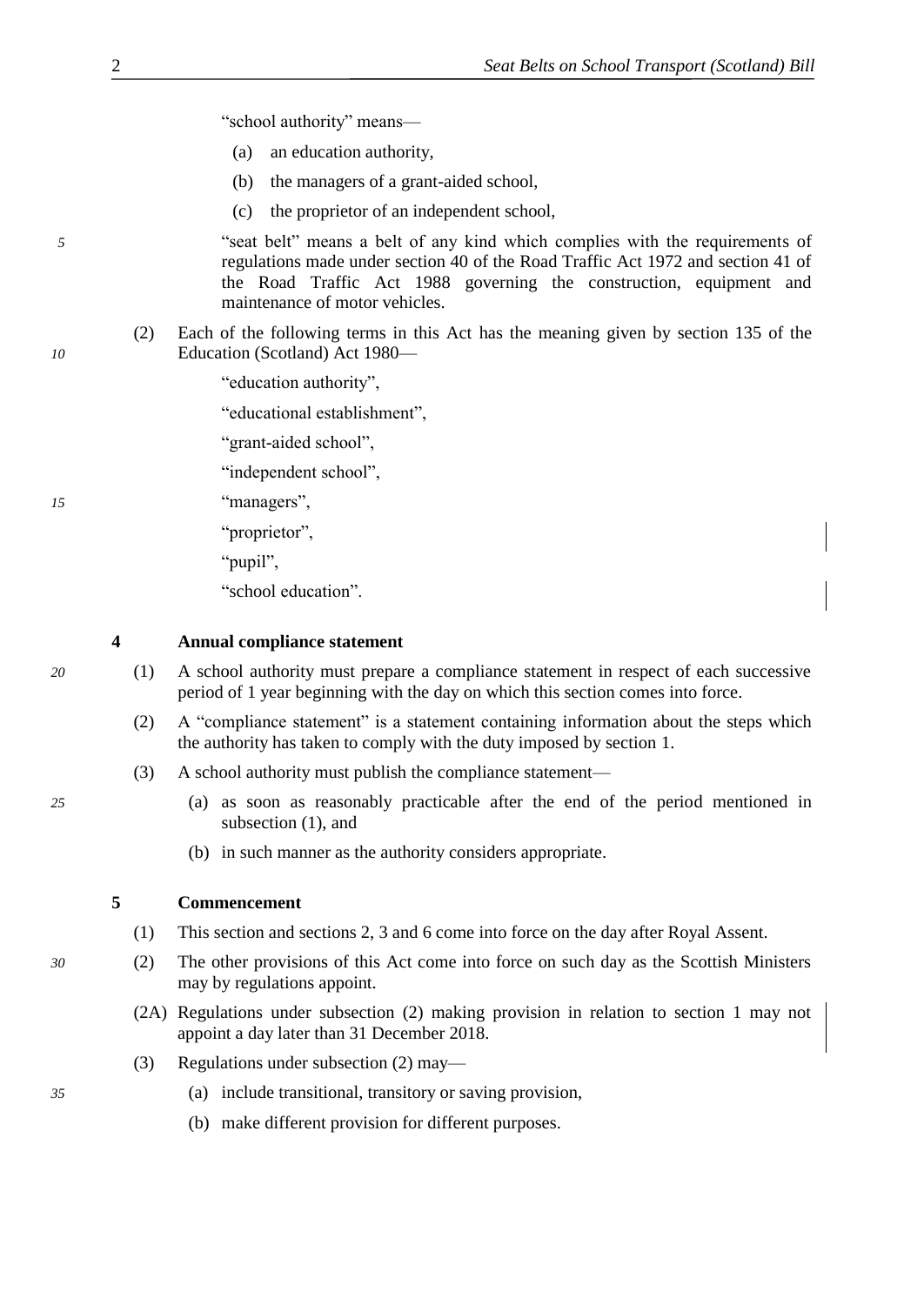## <span id="page-4-0"></span>**6 Short title**

The short title of this Act is the Seat Belts on School Transport (Scotland) Act 2017.